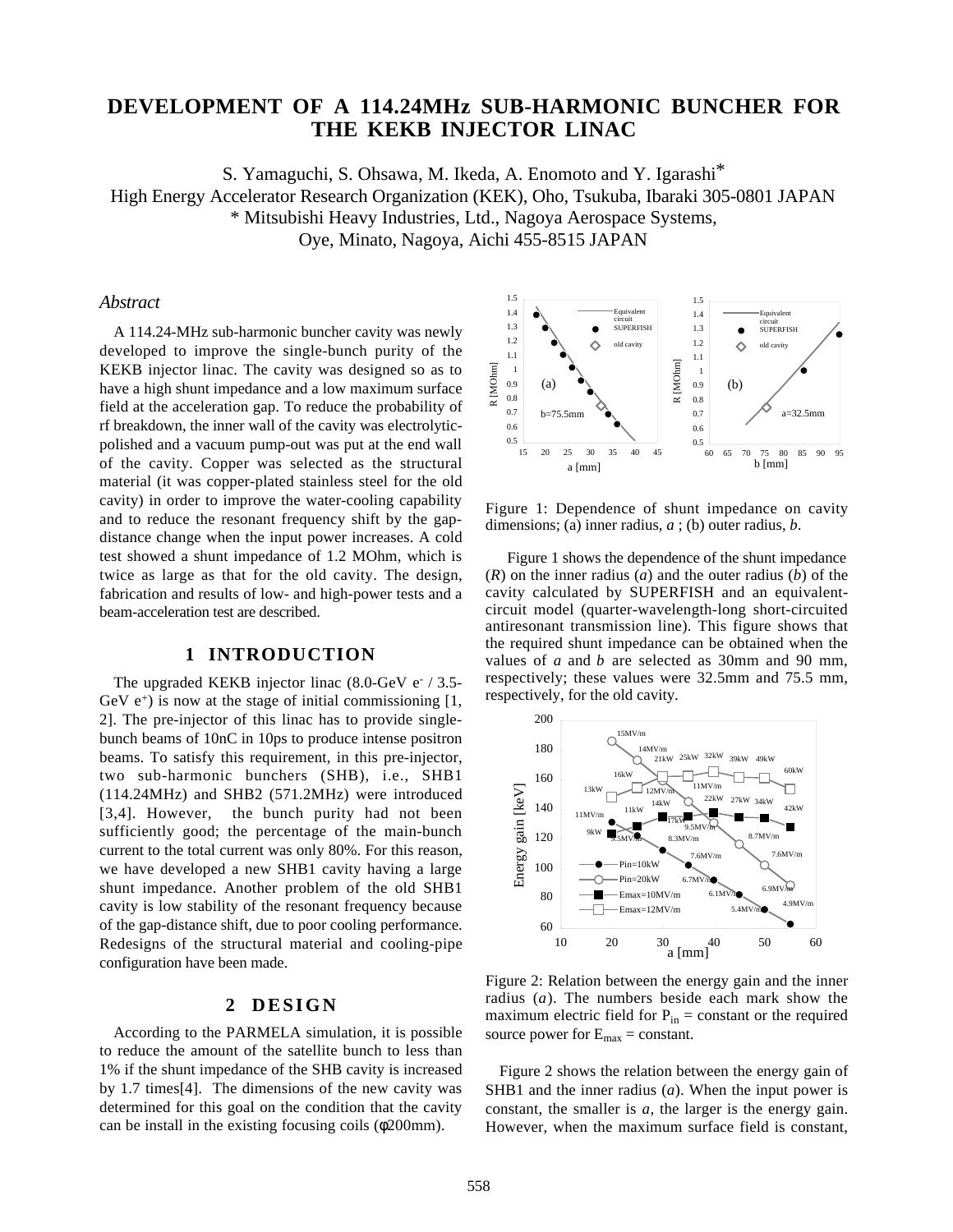the energy gain is maximum at  $a = 40$ mm. Finally we set the value of *a* at 30mm because the power source available at present is limited to 10kW and beam handling would be difficult if the value of *a* is too small.

The distance of the acceleration gap was determined as being 40 mm (it was 18mm for the old cavity) because the longer is the gap distance, the lower is the maximum surface field. Though the shunt impedance also decreases for a wider gap distance, it is only a few percent (see Figure 3).



Figure 3: Shunt impedance, maximum electric field *vs* gap distance.

As the structural material, copper-plated stainless steel has been used for the old cavity. Also, only the outer conductor has been water-cooled. Consequently, the cooling performance is not good, which causes a change in the resonant frequency when the input power is changed. In the new cavity, copper (oxygen free copper) is selected as the structural material, and the inner conductor and both end plates are water-cooled.

The calculated value of the shunt impedance for the final dimensions (see Figure 4) is  $1.28M\Omega$ , which is 1.7times that for the old cavity  $(0.77M\Omega)$ .

As an rf input coupler, a loop antenna of coaxial waveguide (20D) has been selected instead of that of coaxial line, which is used in the old cavity, because it has a high possibility of rf breakdown. A copper rod (φ24mm) is used as the tuner. According to a MAFIA calculation, a frequency change of 200kHz can be obtained by a stroke of 40mm. The tuner is remote-controlled using an ultrasonic motor

An ion pump (10l/s) is put at the end plate (see Figure 4) to improve the vacuum level of the cavity. All inner

parts of the cavity were electrolytic-polished  $(20\mu m)$ .

### **3 LOW POWER TEST**

The resonant frequency was tuned by adjusting the length of the short nose  $(d<sub>L</sub>)$ . The sensitivity of the dimensions on the resonant frequency is given in Table 1.

Table 1: Sensitivity of the dimensions on the resonant frequency. Units of kHz/mm.

| $n_{\rm U}$ and $n_{\rm V}$ , $n_{\rm H}$ and $n_{\rm V}$ and $n_{\rm H}$ |                                      |                                 |                               |                               |  |  |  |  |
|---------------------------------------------------------------------------|--------------------------------------|---------------------------------|-------------------------------|-------------------------------|--|--|--|--|
|                                                                           | $\partial f/\partial L_{\mathbf{R}}$ | $\partial f/\partial L_{\rm I}$ | $\partial f / \partial d_{R}$ | $\partial f / \partial d_{R}$ |  |  |  |  |
| <b>SUPERFISH</b>                                                          | 174.18                               |                                 | 210.73                        | 36.95                         |  |  |  |  |
| Measurement                                                               |                                      | -                               | 200.0                         | 36.3                          |  |  |  |  |

The results of a low-power test are given in Table 2. The ratio of the measured  $Q_0$  to the calculated  $Q_0$  ( $Q_0^{\text{m}}/Q_0^{\text{c}}$  ) has increased from 0.75 for the old cavity to 0.93. This may be due to an improvement in the electrical contact because end-plates were connected using bolts and nuts in the old cavity but are connected by electron-beam welding in the new cavity.

Table 2: Results of low-power tests.

| <b>IPERFISH</b> |  |        |    |  |  |
|-----------------|--|--------|----|--|--|
|                 |  | $\sim$ | ΥL |  |  |
|                 |  |        |    |  |  |

The shunt impedance was obtained from *R*/*Q* values measured by Slater's bead perturbation method [5]. Figure 5 shows the electric-field distribution on the beam axis near to the acceleration gap.



Figure 5: Distribution of the axial electric field measured by the bead-perturbation method.



Figure 4: Cross-sectional view of the new Sub-harmonic buncher cavity.